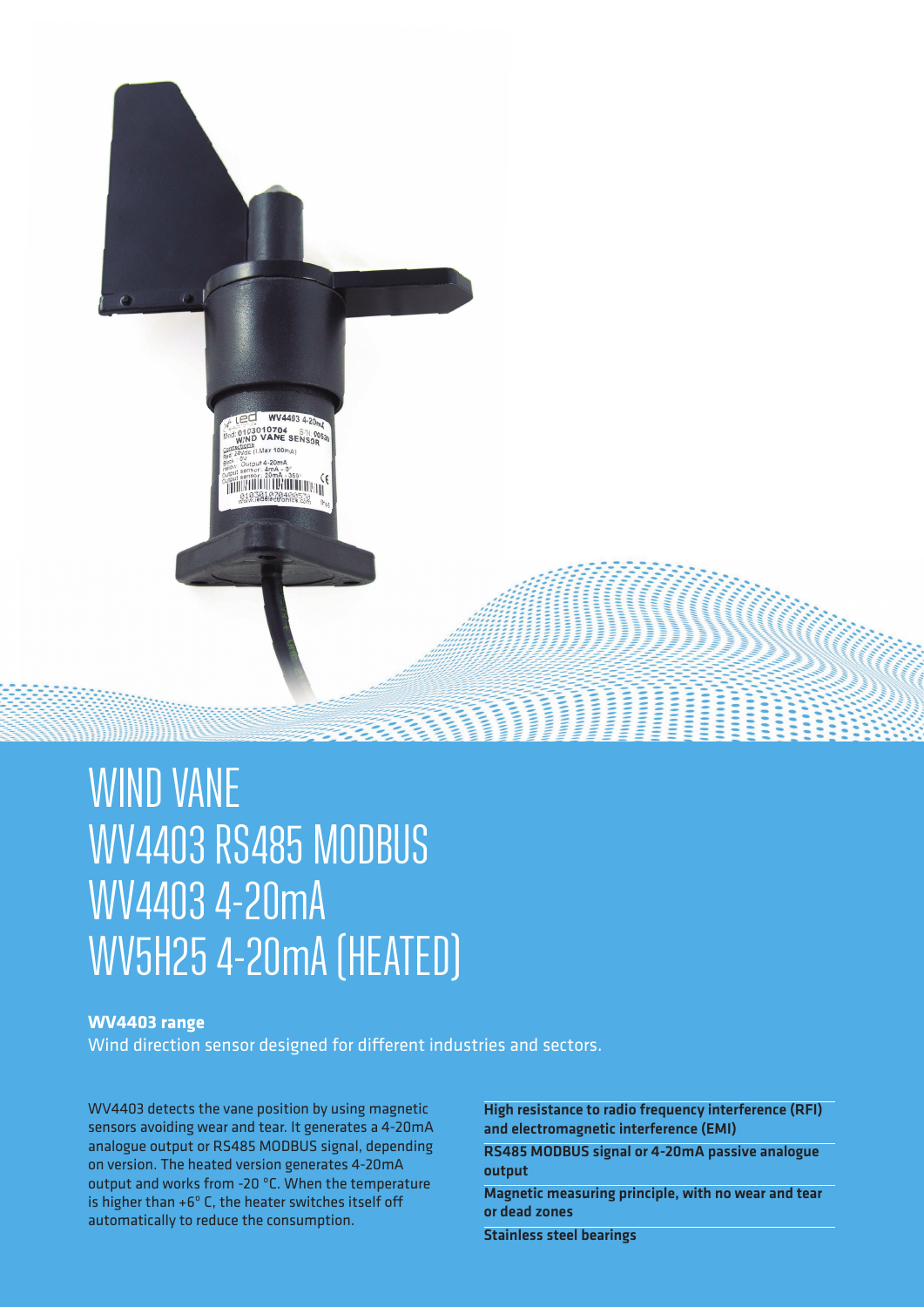## APPLICATIONS

WV4403/5H25 has been designed to be used in industrial applications. Connected to devices such as dataloggers, PLCs, analogue signal displays (see our references WM44-EVO11, V10, V12, BS100/3 4-20mA), it measures the wind direction and/or activates predefined alarm values.

#### Application examples:

Irrigation control system, automation in greenhouses, solar trackers, ropeways at ski resorts, cranes, wind turbines, weather stations etc. All those applications that contribute to a greater control and greater security. Besides, WV5H25 has been designed for those applications that involve working with sub-zero temperatures.

## **OPERATING**

Survival speed: 200 km/h of wind speed

It gives a RS485 MODBUS signal or 4-20 mA analogue output which depends on the wind speed. (see graphic)

The vane must be orientated north as shown in the orientation section.

RS485 version gives the wind direction in degrees. It calculates the average position in the last second. In static position it has 20 positions of 18º each one.

The heater works from -20ºC up to +6ºC. Above this temperature, it switches itself off automatically to reduce the consumption. The wind vane must be fixed on a vertical position.

## **ACCESSORIES**

#### **Clamps fixation Magnets fixation**



Steel clamps that can be fixed to irregular parts measuring up to 63 x 45 mm.

Magnets for flat ferromagnetic surfaces. This fixation system can support up to 90 kg.

## **DIMENSIONS**



## WV4403 CABLE







#### WV4403 / WV5H25 M12 UNDERSIDE





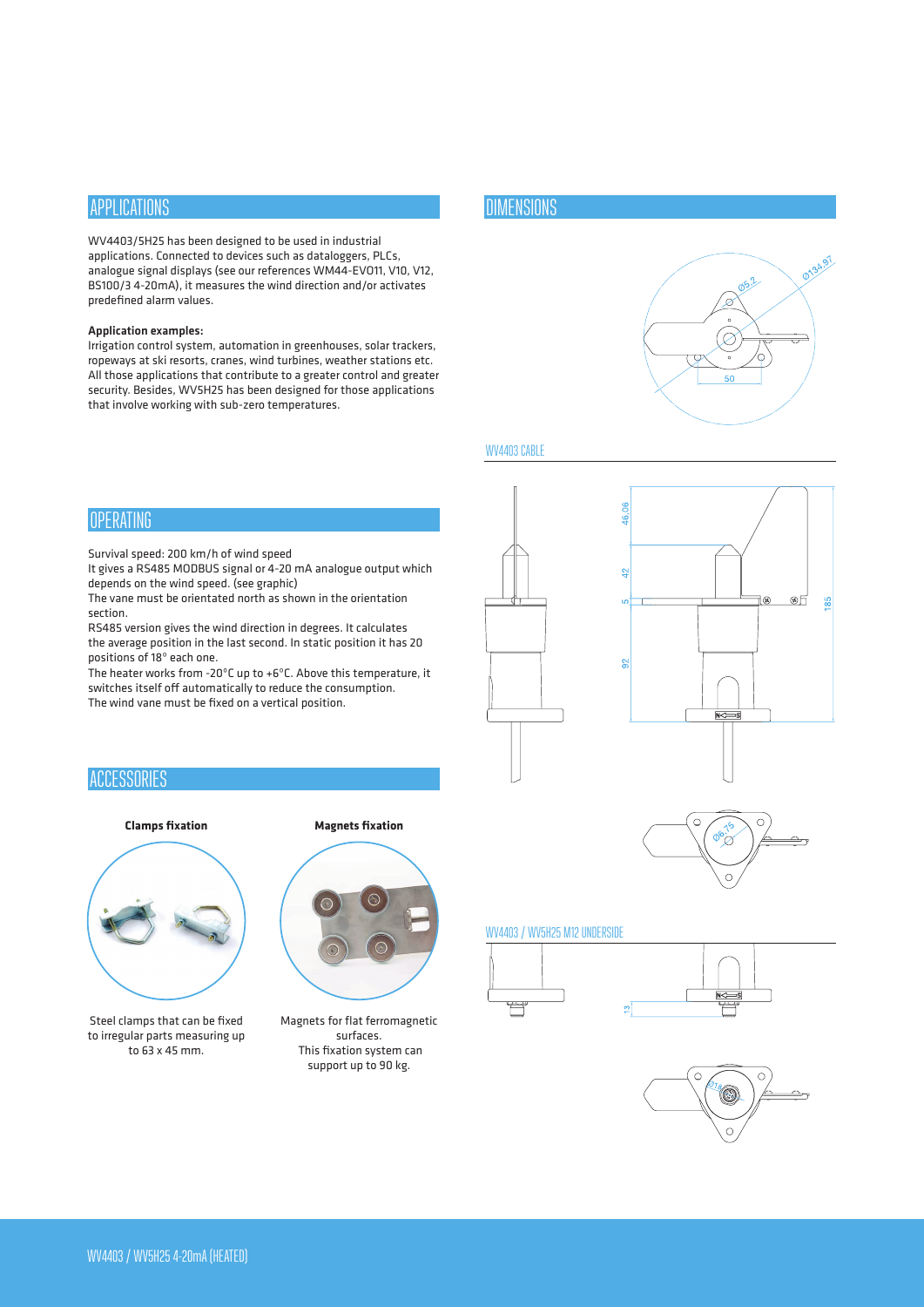## WIND SPEED - OUTPUT RATIO TABLE

| <b>Direction</b> | Angle | Analogue output                                               | RS485 output |
|------------------|-------|---------------------------------------------------------------|--------------|
| North            | 0.0   | 4mA                                                           | 00 00        |
| North-northeast  | 22.5  | 5 <sub>m</sub> A                                              | 00 16        |
| Northeast        | 45.0  | 6 <sub>m</sub> A                                              | 00 2D        |
| East-northeast   | 67.5  | 7 <sub>m</sub> A                                              | 00 43        |
| East             | 90.0  | 8 <sub>m</sub> A                                              | 00 5A        |
| East-southeast   | 112.5 | 9 <sub>m</sub> A                                              | 0070         |
| Southeast        | 135.0 | 10 <sub>m</sub> A                                             | 00 87        |
| South-southeast  | 157.5 | 11mA                                                          | 00 9D        |
| South            | 180.0 | 12mA                                                          | 00B4         |
| South-southwest  | 202.5 | 13mA                                                          | 00 CA        |
| Southwest        | 225.0 | 14mA                                                          | 00 E1        |
| West-southwest   | 247.5 | 15mA                                                          | 00 F7        |
| West             | 270.0 | 16mA                                                          | 01 OE        |
| West-northwest   | 292.5 | 17 <sub>m</sub> A                                             | 01 24        |
| Northwest        | 315.0 | 18mA                                                          | 01 3 B       |
| Northwest-North  | 337.5 | 19mA                                                          | 0151         |
| Static wind      |       | If the wind speed is below 3km/h, the angle will be uncertain |              |



#### NOTES:

• There is no version with both outputs (analogue and RS485).

• The output of the 1s AVERAGE versions when the vane is moving is a continuous analog output as result of the average of the last second. When the vane is static, the output has 20 positions of 18º each one.

## PROTOCOL

#### Data format:

**1 start bit, 8 data bits and 1 stop bit. 19200 baudios. Even parity. (For other options, please, contact us)**

## Protocol type:

**MODBUS RTU**

|--|

The wind direction is stored in 2 registers: @30001 y @40001. The user can read this value by using any of the 2 available functions (*Read Input Register* and *Read Holding Register*).

The WV4403 RS485 default adress is 243 <=> 0xF3. This value is stored in *Holding Register* @40002 and can be edited by the user. The user can configure any adress in the range 1 (0x01) to 255 (0xFF).

#### **For more information, please, see WV4403 RF485 MODBUS Protocol annex.**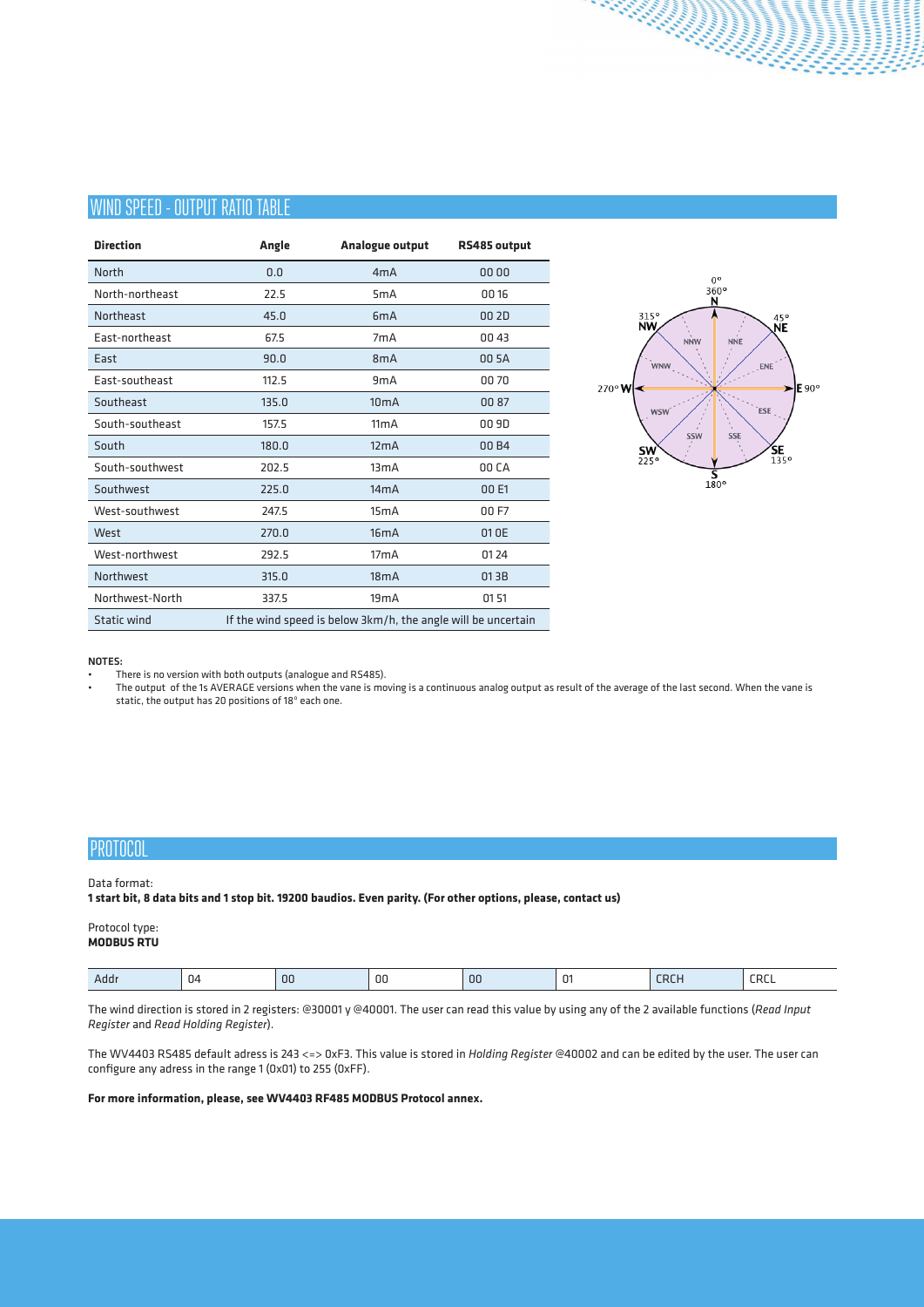# **CONNECTION**

## WV4403 4-20mA



White wire  $\blacksquare$  Vcc (9-30 Vdc) Ξ 0 V A B <u>:</u><br>:..................................

NOTE: Termination resistor included (120 Ω)

WV4403 RS485 MODBUS

## WV5H25 4-20mA



#### ANEMO5H25 MALE M12 CONNECTOR

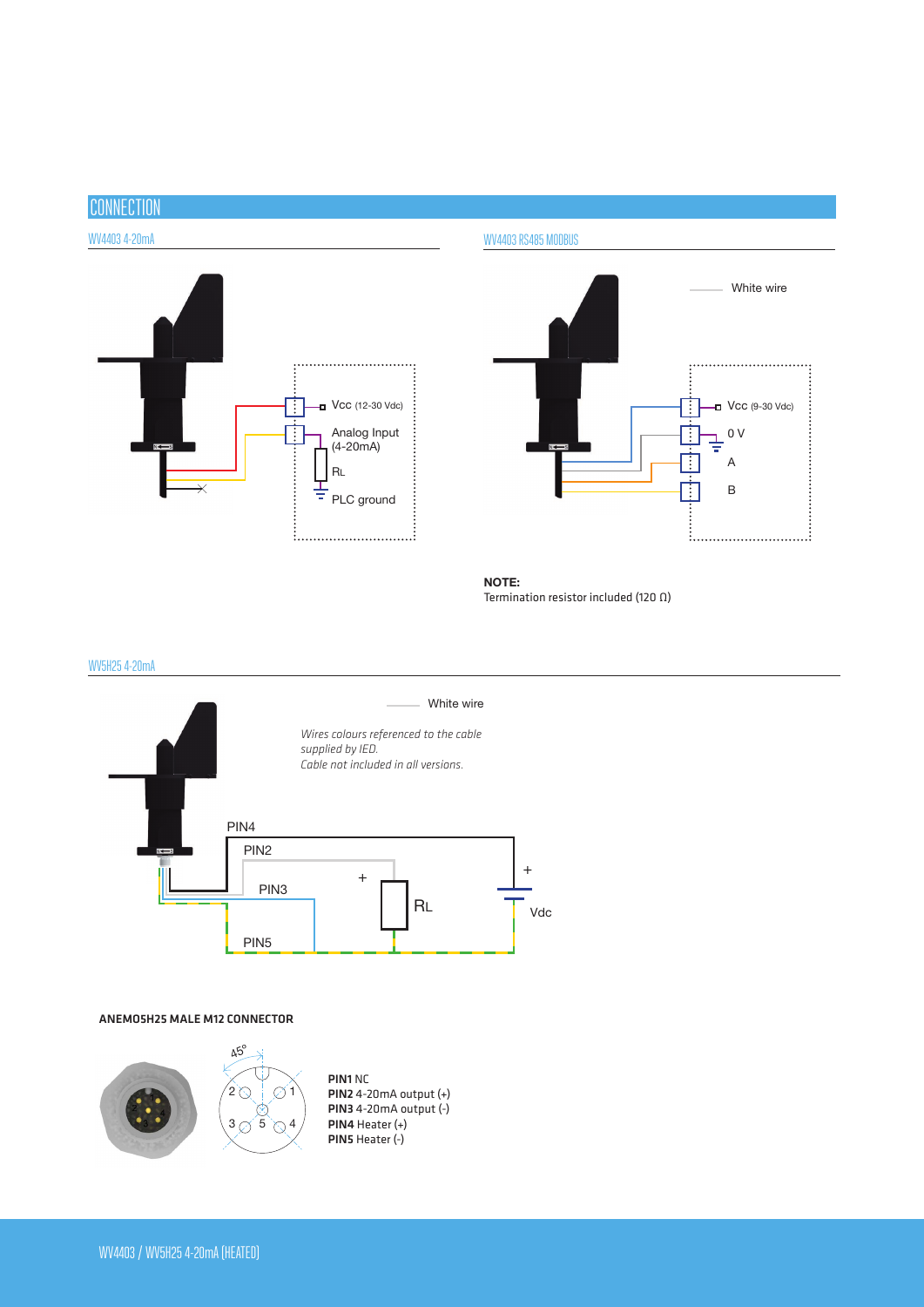# TECHNICAL FEATURES

#### **WV4403 4-20 mA Electrical features**

| Power supply           | $1230$ Vdc                                                                   |
|------------------------|------------------------------------------------------------------------------|
| Maximum current        | $20 \text{ mA}$                                                              |
| Output                 | Analogue (4-20 mA)                                                           |
| Maximum loop impedance | $V_{cc}$ – 8V<br>$\overline{n}$ $\overline{n}$ $\overline{n}$ $\overline{n}$ |

## **WV4403 RS485 MODBUS Electrical features**

| Power supply                | $930$ Vdc        |
|-----------------------------|------------------|
| Maximum current             | 50 mA            |
| Output                      | RS485            |
| Protocol                    | MODBUS RTU       |
| <b>Termination resistor</b> | 120 <sub>0</sub> |

## **WV5h25 4-20 mA Electrical features**

| Power supply                                                            | 1524 Vdc                     |
|-------------------------------------------------------------------------|------------------------------|
| Consumption with heater<br>$t^a > 6^{\circ}C$ (+-3 $^{\circ}C$ )        | < 0.5 W                      |
| Average consumption with<br>heater<br>$t^a < 6^{\circ}C (+-3^{\circ}C)$ | $<$ 17 W                     |
| Maximum current                                                         | 1.2 A @ 15 V<br>1.8 A @ 24 V |
| Output                                                                  | Analogue (4-20 mA)           |
| Maximum loop impedance                                                  | $V_{cc}$ – 9V                |

#### **Measurements**

| Range          | $0 - 360^\circ$                                                                                                  |
|----------------|------------------------------------------------------------------------------------------------------------------|
| Starting speed | 3 km/h                                                                                                           |
| Survival speed | $200$ km/h                                                                                                       |
| Resolution     | All versions:<br>$72.5^{\circ}$<br>1 second AVERAGE versions:<br>Static position: 18°<br>Non-static position: 1° |
| Accuracy       | $+/-3^{\circ}$                                                                                                   |

## **General Features** Material PA+FV / Aluminium Bearings Stainless steel X65Cr13 Weight (with no cable) 170 g WV4403 4-20mA 200 g WV5H25 4-20mA Dimensions 129x190 mm Storage temperature -35°C +80°C Operating temperature (ice free) -20ºC +60ºC EMC EN 61000-6-2:2001 EN 55022:2001, Class B Protection IP65 (UNE 20324:1993)

## ORIENTATION VANE



*To orientate the vane north, the vane edge must be orientated north as shown in the picture.*

*Once the vane has been orientated north, the output signal will correspond to the angles and directions in the table.*